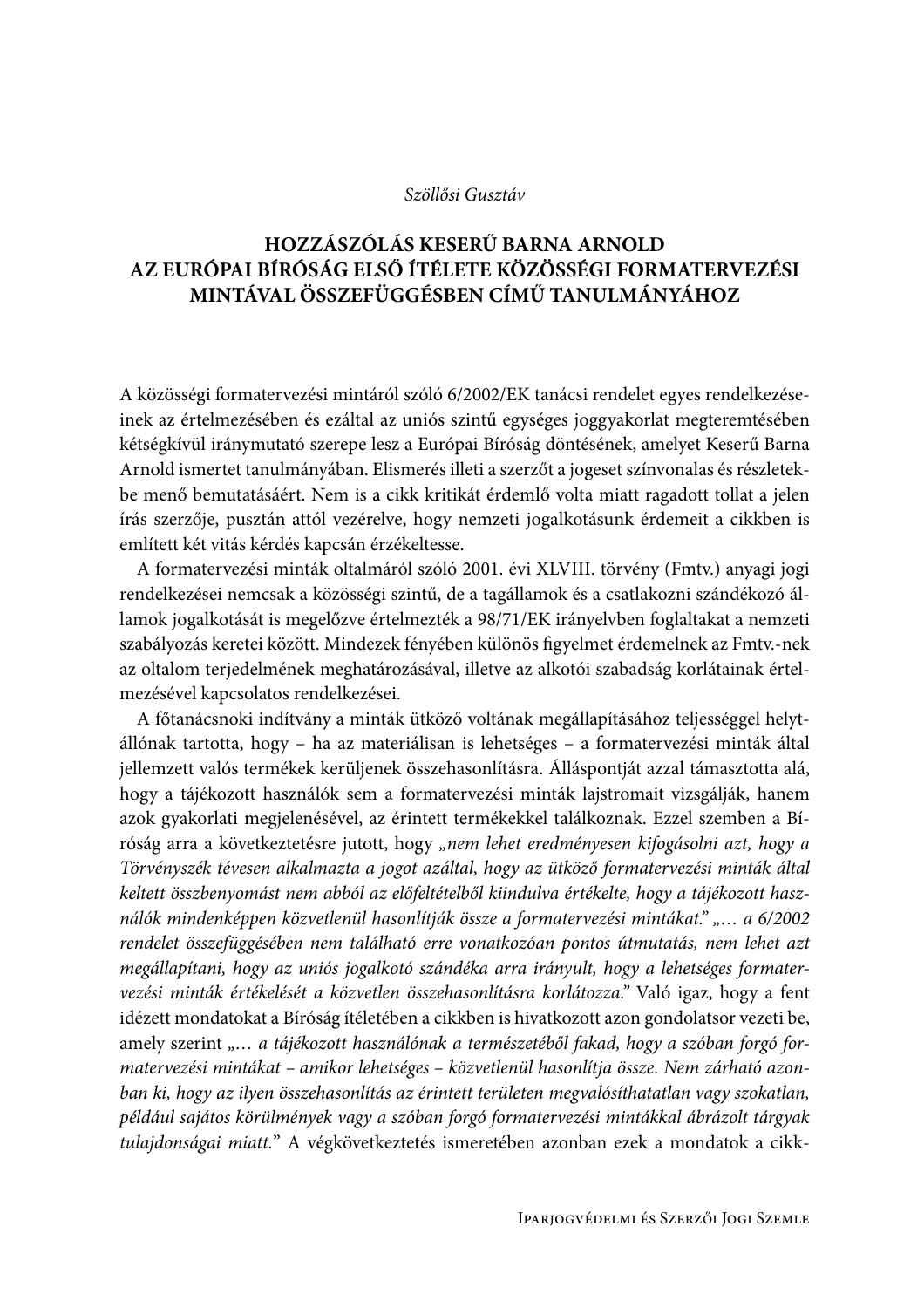ben kifejtettől eltérő értelmet nyernek. A bírósági érvelés ugyanis nem azt mondja, hogy a tájékozott használó bőrébe bújva a termékeket - ha az fizikailag lehetséges - közvetlenül kell összevetni, hanem sokkal inkább úgy értelmezendő, hogy, mivel a mintát megtestesítő termékek nem minden esetben állnak rendelkezésre, bár kézenfekvő lenne, az egységes, a tényleges fizikai hozzáféréstől független joggyakorlat érdekében a közvetlen összehasonlítás kizárólag a minták ábrázolásának az értelmezésére használható. Ez utóbbi megállapítás a Bíróság "virágnyelvén" így hangzik: "... nem minősül tévedésnek, ha a szóban forgó formatervezési minták által keltett összbenyomás értékelésekor figyelembe veszik azokat a ténylegesen forgalmazott termékeket, amelyek ezeknek a formatervezési mintáknak megfelelnek."

A fenti vitás kérdésre a hazai jogalkalmazók már az Fmtv. 2002. évi hatálybalépésével választ kaptak. Az Fmtv. 20. §-ának (1) bekezdése értelmében ugyanis a mintaoltalom terjedelmét a termék egészének vagy részének megjelenését befolyásoló, a mintaoltalmi lajstromban elhelyezett fényképből, rajzból vagy más grafikai ábrázolásból megállapítható külső jellegzetességek határozzák meg. Azaz az Fmtv. kizárja a termékek közvetlen összehasonlításán alapuló döntéshozatalt. Az SZTNH elmúlt tízéves joggyakorlata ezzel összhangban a felek által bemutatott kész termékeket csak a minta ábrázolásából megismerhető jellegzetességek egyértelmű beazonosítása kapcsán vette figyelembe.

A tapasztalat azt igazolja, hogy minden ettől eltérő megközelítés könnyen tévútra vezethet. A lajstromban elhelyezett ábrázolásokat bárki megtekintheti, azok a minta lajstromozásától fogva változatlan formában a köz rendelkezésére állnak. A minta szerinti termék megismerhetőségének időpontja, körülményei ezzel szemben korántsem állapíthatóak meg ilyen egyértelműen. Harmadik személy kizárólag a lajstromív alapján szerezhet ismereteket arról, hogy milyen formai kialakítás hasznosításától kell tartózkodnia. Kétségtelenül a jogbiztonság rovására menne, ha a bitorlás elkerülése érdekében a hasznosítónak a jogosult piacon forgalmazott termékeit is figyelembe kellene vennie a jogkövető magatartás érdekében, azokat beazonosítania valamely lajstromíven szereplő ábrázolással, majd kitalálnia, hogy egy bitorlási eljárás során az adott méretű termék a döntéshozó fórum szerint csatolható-e, vagy sem. A két feltárás között pedig óriási különbség lehet, ahogy azt a jelen ügyben is tapasztalhattuk.

A másik említést érdemlő kérdés az alkotói szabadság korlátaival kapcsolatos. Ezen a ponton az Fmtv. sem mond többet, mint a közösségi formatervezési mintáról szóló 6/2002/ EK tanácsi rendelet (CDR). Az Fmtv. indokolása ugyanakkor ebben a kérdésben sem hagyja cserben a jogalkalmazókat. Egyértelműen állást foglal abban a tekintetben, hogy a termék rendeltetése mellett a piaci viszonyok is korlátozhatják az alkotó mozgásterét. Ezt az értelmezést a jelen eljárásban a BPHH érvelésében érhetjük tetten, míg a legmarkánsabban a főtanácsnoki indítvány tör pálcát a kizárólag funkcionális értelmezés mellett. Ez utóbbi álláspont azon alapul, hogy a piac által elvárt tulajdonságok az alkotói szabadság korlátjaként történő figyelembevétele a piac kényszerű egységesítése irányába hatna, ami ellentmond a szabályozás céljainak. A jelen írás szerzője nehezen tud azonosulni ezzel az érveléssel. Arról